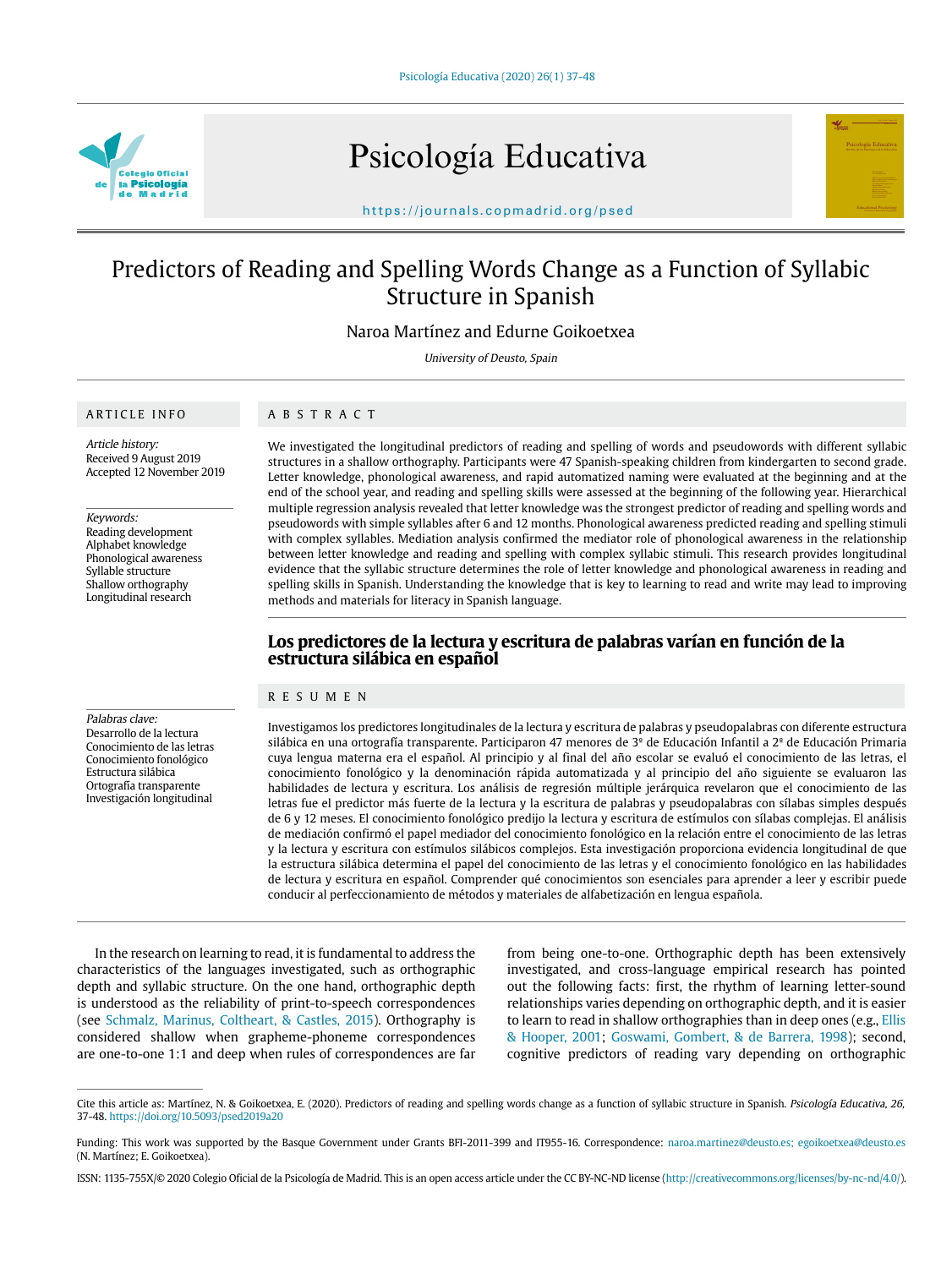depth, with phonological awareness being more important in deep orthographies than in shallow ones (Mann & Wimmer, 2002). Influential theories such as the Orthographic Depth Hypothesis (Katz & Frost, 1992; see Frost, 2012 for a recent extension of this hypothesis) and the Grain Size Theory (Ziegler & Goswami, 2005) highlight how orthographic depth affects reading acquisition.

On the other hand, syllabic structure is understood as the set of possible consonant and vowel sequences in the onset, nucleus, and coda, and their combinations. According to the World Atlas of Language Structures (WALS; Maddieson, 2013), some languages have a predominance of simple open CV syllables, whereas other languages have numerous syllabic patterns with an abundance of complex consonant clusters and closed syllables. Syllabic structure, one of the most noteworthy differences between languages (Coulmas, 2003), could be a decisive issue in cognitive predictors of reading, but it is a characteristic that has been neglected in the literature on learning to read.

Spanish, the language of the sample of this research, is considered a shallow orthography with an approximate 1:1 grapheme to phoneme ratio, where approximately 70% of syllables are open (Real Academia Española, 2010), presenting a mostly simple syllabic structure (Maddieson, 2013). Syllabic limits of Spanish are very salient, and the structure of the syllable has a maximum of two consonants in the onset and a maximum of two consonants in the coda (e.g., CCVCC in *trans-por-te* [transport]), which results in less than 20 frequent consonant clusters (RAE, 2010). English, by contrast, is considered a deep orthography with an approximate 1:24 grapheme to phoneme ratio (Coulmas, 2003), where 66% of syllables are closed (Dauer, 1983), presenting a complex syllabic structure (Maddieson, 2013). English has a stress-timed rhythm, and the structure of the syllable allows up to three consonants in the onset and four consonants in the coda (e.g., CCCVCCCC in strengths), which results in approximately 100 consonant clusters (Roach, 2009). The atypical position of English

among other alphabetic orthographies has led to questioning the generalizability of results on learning to read because most of the research has been carried out with English speakers.

A criticism due to Anglocentric research carried out in reading (Share, 2008) is the over-estimated role of phonological awareness in learning to read. The causal relationship between phonological awareness and reading has been classified as one of the most important milestones in reading psychology in the last century (e.g., Stanovich, 1991). However, cross-language research has also shown that the predictive value of phonological awareness changes according to orthographic depth, with phonological awareness being a powerful predictor of reading in deep orthographies and a weak predictor in shallow orthographies (Georgiou, Parrila, & Papadopoulos, 2008; Landerl & Wimmer, 2008). Ziegler et al.'s (2010) study with 1,265 second grade students from five orthographies (Finnish, Hungarian, Dutch, Portuguese, and French) found that orthographic depth had a significant effect on the influence of phonological awareness on decoding and reading, with a greater impact in deep orthographies than in shallow ones. In English, phonemic knowledge has been described as a necessary prerequisite for reading (Liberman, 1973; see also Ehri, 2014 and Melby-Lervåg, Lyster, & Hulme, 2012). In contrast, in Spanish, Carrillo (1994) reported that Spanish-speaking first-grade children that were good decoders performed poorly in some of the phonological awareness tasks. Casillas and Goikoetxea (2007) reported that phonemic awareness was not a significant predictor of word reading for Spanish-speaking kindergarten and first-grade children. Castells & Solé (2013) showed that letter knowledge together with the ability to identify syllables phonologically was sufficient to begin to read for Catalan-speaking kindergarten children. Other longitudinal studies in Spanish have highlighted the predictive role of phonological skills and other variables such as rapid automatized naming (RAN) in word reading and spelling (Aguilar et al., 2010; Suárez-Coalla, García de Castro, & Cuetos, 2013). However, these studies did not

**Table 1.** Means (and Standard Deviations) for Demographic and Cognitive Variables by Grade

| Variable               | $\boldsymbol{n}$ | Kindergarten<br>$n(\%)$ | Grade 1<br>$n(\%)$ | Grade 2<br>$n(\%)$ | Range     |
|------------------------|------------------|-------------------------|--------------------|--------------------|-----------|
| Sex (girls)            | 47               | 9(50.00)                | 9(60.00)           | 7(50.00)           |           |
| Age                    | 47               | 5.05(0.31)              | 6.03(0.33)         | 7.05(0.40)         | $4 - 8$   |
| CI                     | 47               | 84.37 (13.83)           | 85.64 (19.98)      | 90.07 (19.41)      | 55-120    |
| <b>WM</b>              |                  |                         |                    |                    |           |
| Verbal                 | 47               | 15.79 (2.42)            | 14.79 (2.94)       | 16.7(2.73)         | $10 - 21$ |
| Non verbal             | 47               | 11.53(1.84)             | 11.71(3.24)        | 14.20 (3.33)       | $5 - 22$  |
| Predictors             |                  |                         |                    |                    |           |
| LK(T1)                 | 47               | 10.26(6.93)             | 15.89(8.19)        | 20.11 (7.28)       | $0 - 27$  |
| LK(T2)                 | 47               | 17.97 (7.53)            | 20.14 (7.18)       | 23.57 (5.43)       | $2 - 27$  |
| PA(T1)                 | 47               | 4.53(2.89)              | 5.86(3.88)         | 8.14(3.57)         | $0 - 12$  |
| PA(T2)                 | 47               | 7.32(4.18)              | 7.21(3.56)         | 9.29(2.92)         | $0 - 12$  |
| RAN(T1)                | 47               | 64.19 (15.80)           | 64.97 (19.29)      | 74.26 (16.68)      | 34-102    |
| RAN(T2)                | 47               | 65.85 (17.74)           | 72.76 (24.76)      | 82.78 (13.65)      | 32-118    |
| Reading                |                  |                         |                    |                    |           |
| Incipient Simple (T2)  | 47               | 6.49(4.29)              | 8.29(4.81)         | 10.04(3.24)        | $0 - 12$  |
| Incipient Complex (T2) | 47               | 1.49(2.46)              | 1.94(2.47)         | 5.14(3.64)         | $0 - 8$   |
| Simple W (T3)          | 33               | 7.26(7.81)              | 19.71 (17.74)      | 29.43 (15.74)      | $0 - 40$  |
| Simple PW (T3)         | 33               | 4.32(5.00)              | 8.29 (7.69)        | 13.07 (7.65)       | $0 - 20$  |
| Complex W(T3)          | 33               | 2.74(5.06)              | 7.36(8.89)         | 13.14(9.16)        | $0 - 20$  |
| Complex PW (T3)        | 33               | 0.68(2.98)              | 5.21(7.33)         | 11.93(8.84)        | $0 - 20$  |
| Prolec-R W (T3)        | 33               | 0.95(4.13)              | 10.86 (15.19)      | 25.29 (18.12)      | $0 - 40$  |
| Prolec-R PW (T3)       | 33               | 0.74(3.21)              | 8.93 (12.58)       | 23.64 (16.96)      | $0 - 37$  |
| Spelling               |                  |                         |                    |                    |           |
| Simple W(T3)           | 33               | 4.74(6.16)              | 15.79 (13.51)      | 25.79 (13.33)      | $0 - 38$  |
| Simple PW (T3)         | 33               | 3.89(4.15)              | 8.93(8.33)         | 13.57 (7.24)       | $0 - 20$  |
| Complex W (T3)         | 33               | 0.11(0.46)              | 4.71(6.37)         | 10.86(8.27)        | $0 - 18$  |
| Complex PW (T3)        | 33               | 0.05(0.23)              | 4.5(6.07)          | 9.93(7.76)         | $0 - 18$  |
|                        |                  |                         |                    |                    |           |

Note. LK = letter knowledge; PA = phonological awareness; RAN = rapid automatized naming; W = words; PW = pseudowords.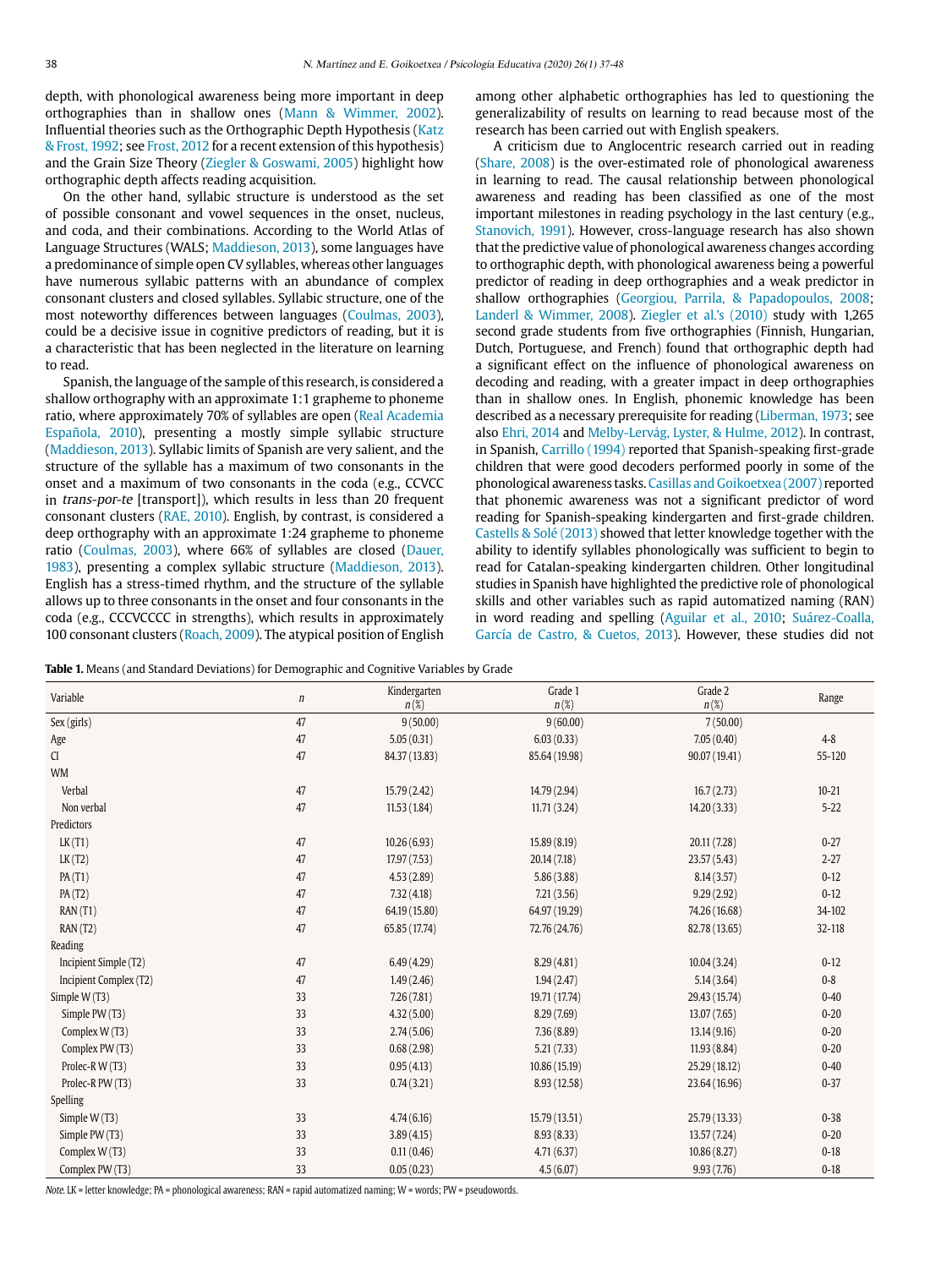

**Figure 1.** Sampling, Flow of Participant, and Variables Examined trough the Longitudinal Study

include a measure of letter knowledge. It should be noted that the RAN letter task is not considered a measure of letter knowledge because it only includes five supposedly known and frequent letters, whereas measures of letter knowledge use many or all of the letters of the alphabet (Speece, Mills, Ritchey, & Hillman, 2003). In sum, the evidence in Spanish seems to be consistent with the assertion that phonemic awareness takes place along with the process of learning to read (see Morais, Cary, Alegria, & Bertelson, 1979).

Cross-linguistic research has also shown that letter knowledge stands out as a more powerful preschool predictor of learning to read in shallow orthographies than in deep orthographies (e.g., Caravolas, Lervåg, Defior, Málková, & Hulme, 2013; Georgiou, Torppa, Manolitsis, Lyytinen, & Parrila, 2012). Research with Spanish-speaking children has highlighted letter knowledge as one of the most powerful and enduring predictors (Bravo-Valdivieso, Villalón, & Orellana, 2003, 2006; Kim & Pallante, 2012), even explaining more than 50% of the variance of reading and spelling words (Casillas & Goikoetxea, 2007). In Finnish, it has been reported that the most salient predictive measure to identify children at risk of having difficulties in learning to read is letter recognition (Lyytinen, Erskine, Hämäläinen, Torppa, & Ronimus, 2015).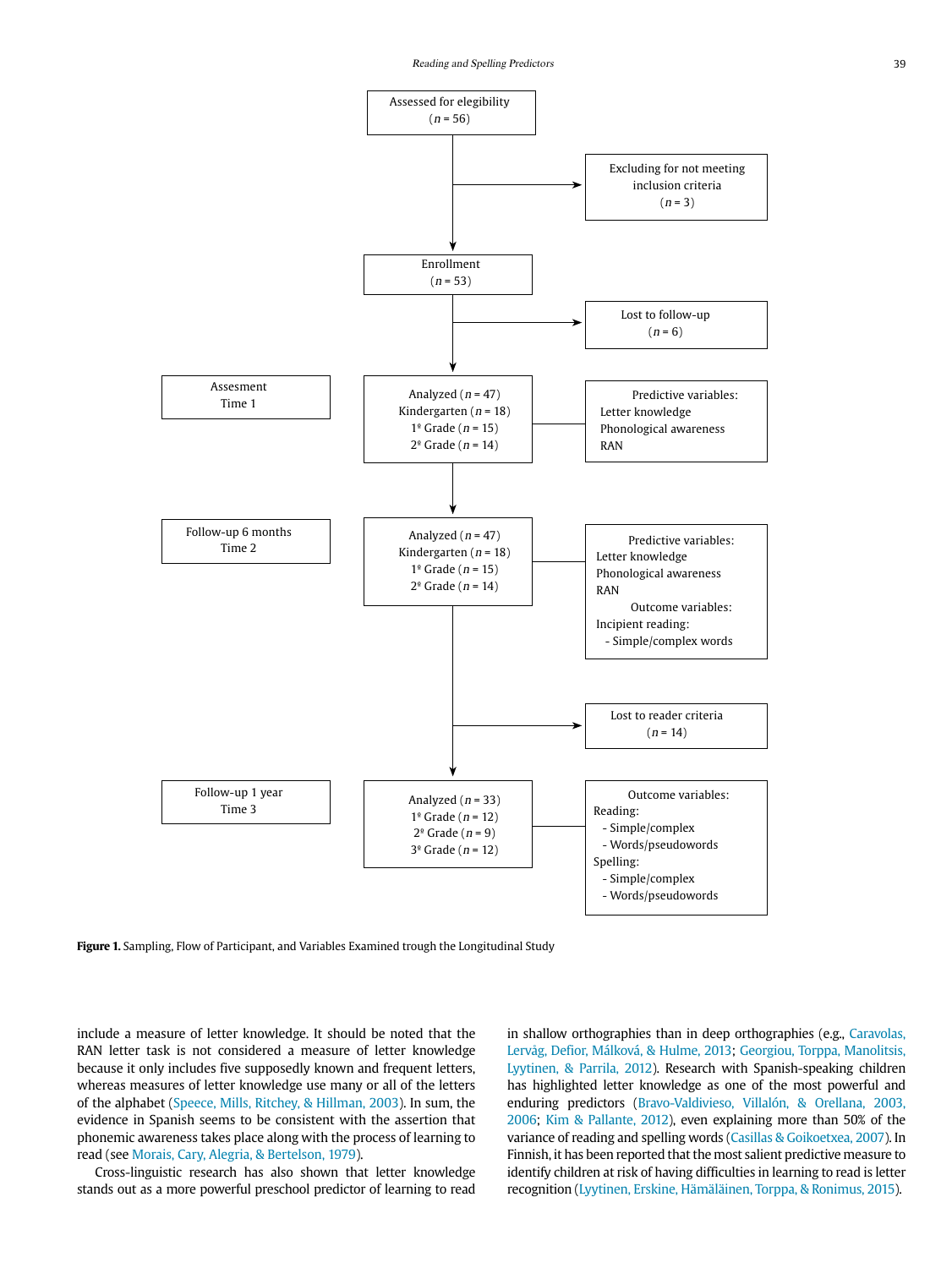The differences between predictors of reading could also be explained by the syllabic structure of languages, although it has gone unnoticed in cross-language research on predictors of reading. One exception is Seymour, Aro, Erskine, & COST Action A8's (2003) study, which included syllabic structure as an influential factor in reading achievement in 13 European orthographies. The results showed that there were more errors and slower speed in beginning readers in orthographies with complex syllables than in orthographies with simple syllables, even when children had equivalent letter knowledge and fluency in reading familiar words. The authors explained these results by indicating that graphemephoneme correspondences that are embedded in consonant groups impede their recovery and slow down their decoding, whereas a simple and repetitive CV structure facilitates it. Englishspeaking children who are beginning to read must deal with highly complex but frequent words (e.g., CV.CCVC.CCC letters sequence of butterfly), which requires early analysis of the so-called orthographical clusters (Adams, 1990) or higher-level orthographic representations (Grainger & Ziegler, 2011) formed by multiconsonant patterns (e.g., str-) or morphemes (e.g., -ing). Spanishspeaking children must deal with simple structure syllables in both frequent and infrequent words.

Longitudinal studies are required in Spanish to help clarify the role of different predictors in reading and spelling in shallow orthographies. Such research might be critical to understanding the importance of letter knowledge and phonological awareness in literacy, which can lead to the development and refinement of programs for teaching Spanish-speaking children to read. In addition, previous research could be improved in order to understand the impact of syllable structure on learning to read. To our knowledge, the longitudinal studies in Spanish cited above have not considered syllabic structure. Therefore, even studies that examined the role of phonological awareness and letter knowledge in reading did not evaluate simple and complex stimuli separately. The longitudinal research in Spanish also faces a difficulty that is typical of shallow and simple orthographic languages, that is, fast progress of children in learning to read. Thus, as soon as children know letters, it is relatively frequent for them to begin to decode.

This study was conducted in order to re-examine the predictive power of letter knowledge and phonological awareness in both reading and spelling. To overcome limitations of previous research, we included letter knowledge among predictor variables, and we separated simple and complex stimuli in reading and spelling tasks. In addition, this study was carried out with a sample of children whose literacy was undertaken mainly or exclusively by school, which allows better control of content and duration of literacy teaching. We hypothesized that the strongest predictor of reading and spelling of simple syllabic structure stimuli would be letter knowledge, but complex syllabic structure stimuli would also require phonological awareness as a mediator in the relationship between letter knowledge and reading and spelling.

# **Method**

#### **Design**

A longitudinal panel study was used where participants were assessed three times (Time 1, Time 2 and Time 3) in one year, with 6-month intervals. This design increases internal and external validity, compared to cross-sectional designs, and makes it possible to establish predictive relationships between predictor variables and outcome. Moreover, the evaluation of the same group of children at three time points is particularly useful for understanding the underlying mechanisms of the predictive relationship through a possible mediating variable, and developmental changes. Data analysis of panel designs was performed with multiple regressions. The temporal sequence of the study is presented in Figure 1.

## **Participants**

Participants were 47 native Spanish-speaking children – 18 kindergartens, 15 first graders, and 14 second graders – who attended a public school in Bilbao that serves mostly Romani families with a low socio-economic level. The International Socio-Economic Index (ISEI) of the school was -1.98 on the evaluation of the school in 2015, which classifies it at a "very low level" (OECD, 2016). Teaching language at the school is Spanish. Nine additional children were excluded from the sample for not completing the tasks at any of the three assessment points, mainly in Time 3 because they attended another school. Informed consents of the adults responsible for all the children who participated in the study were collected.

Demographic and cognitive characteristics of the participants by grade are presented in Table 1. Mean IQ scores, as estimated from their performance on the Peabody Picture Vocabulary Test-Third Edition (Dunn & Dunn, 1997), were situated approximately one standard deviation below the mean, according to normative data for the test in all the grades. Mean scores for working memory, estimated from their performance on the Stanford-Binet Intelligence Scales–Fifth Edition (Roid, 2003), were near the mean, based on normative data for the test in all the grades. To consider children readers, the criterion was established of having read at least three words correctly. At the beginning of the study, 79% (18 kindergartens, 13 first graders, and 6 second graders) were prereaders considering the mentioned criteria, that is, they were not able to correctly read three or more words with a simple structure and three or more words with a complex structure. Specifically, in Time 1, none of the kindergarten children were able to read simple or complex words; 40% of first graders were readers of simple words, but only 13% could read complex words; and 71% of second graders were readers of simple words, whereas 57% could read complex words. In all, 33 children were readers at the end of the study one year later (12 kindergartens, 9 first graders, and 12 second graders).

For a better description of the sample, we include some details about the teaching method. The method for teaching reading and spelling begins in Kindergarten using a commercial program and continues in first and second-grade using an alphabetic type program created by the school. The letter used was lowercase with Masallera font, as well as Arial upper- and lowercase in classroom material. The linguistic tasks and units are presented in the following sequence: writing and identifying the letter, joining letters to form syllables in order to read and write them, reading and spelling words, and reading and writing sentences.

#### **Instruments**

Three tests were used for the assessment: the standardized Rapid Automatized Naming and Rapid Alternating Stimulus Tests (RAN-RAS; Wolf & Denckla, 2005), the standardized Reading Processes Assessment Battery-Revised (PROLEC-R; Cuetos, Rodríguez, Ruano, & Arribas, 2007), and the Reading and Writing Test 1 (RW1; Goikoetxea & Martínez, 2014). The first two batteries are widely used to evaluate RAN and reading, respectively. However, there is not much consensus about the instruments and tasks used to evaluate letter knowledge and phonological knowledge in Spanish. Moreover, separation of stimuli according to their syllabic structure was required for the evaluation of reading and spelling in order to answer our research question. Therefore, the RW1 test was used because it allows us to evaluate both predictor variables such as letter knowledge and phonological awareness as word reading and spelling, controlling lexicality of stimuli (words and pseudowords),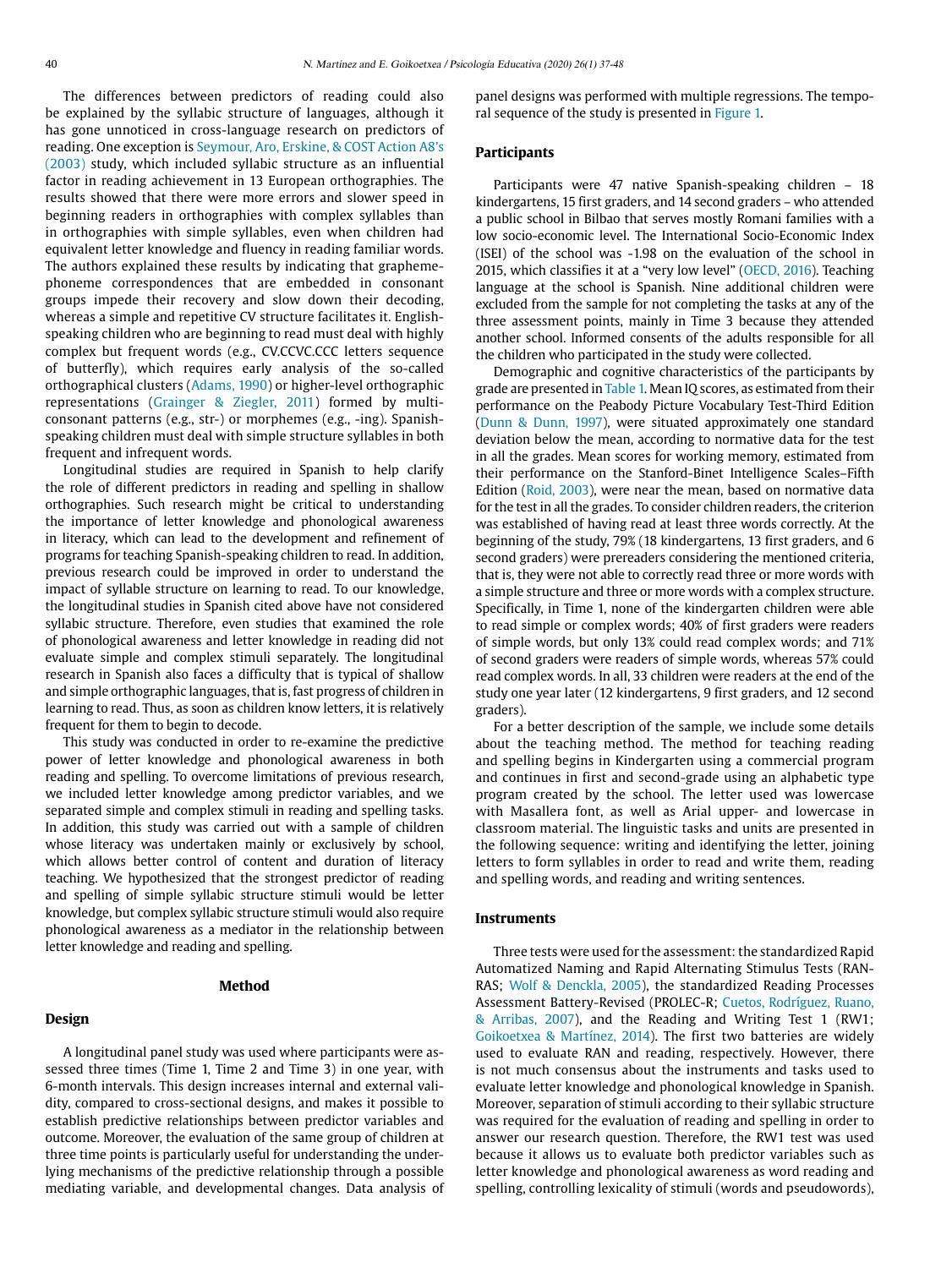and syllabic structure (simple and complex). In addition, this test offers two parallel forms, which reduce memory effects in repeated measures and are optimal for longitudinal studies. Reliability indices for this sample were adequate ( $\alpha$  > .80) at different assessment times. The RW1 also showed convergent validity due to moderate to high correlations with standardized test scores (mean  $r = .86$ ). Subtests used and their psychometric properties are described in detail below.

# **Predictor variables**

Letter knowledge (RW1). In this task the child read and then wrote the 27 Spanish alphabet letters by hand in upperand lowercase. The instructions were the following. For letter identification, "Point to each letter and tell me the name of the letter", and for letter writing by hand, "Let's write the letters I'm going to dictate. There are many letters, so you may not know them all. If you don't know any of the letters, draw an '=' symbol. If you know how to make the letter uppercase or large and lowercase or small, write it both ways". The order of items was random but the same for all participants. The name or sound of the letter was considered a correct answer, and the examiner dictated each letter by saying its name and its sound. Productions that included the correct formation of all parts of the letter were considered correct answers. Reversals in orientation were not considered incorrect for the scoring. The average number of correctly named and handwritten upper- and lowercase letters constituted the total score for letter knowledge. The reliability coefficient for scores in this sample was .97 in Time 1 and 2. Correlation coefficient of scores on this test for this sample with the letter-naming fluency subtest of the IDEL (Baker, Cummings, Good, & Smolkowski, 2007) was .86 in Times 1 and 2.

**Phonological awareness** (RW1). This task required the child to detect pairs of words that start with the same syllable and pairs of words that start with the same phoneme. It contains two lists of 12 pairs of words, half were "yes" pairs, sharing the same initial syllable (e.g., mano-mapa) or phoneme (e.g., mesa-moto), and the other half were "no" pairs, sharing no phoneme at all (e.g., seta-mono). All the words were chosen from LEXIN, the printed vocabulary for beginning readers (Corral, Ferrero, & Goikoetxea, 2009) and were represented by a normalized drawing. Instructions were the following: "Here we have two drawings. I am going to name them. Repeat them with me. Do they sound the same at the beginning?" Pairs of words in each list were distributed in random order, but were the same for all participants, with the only restriction of not including four consecutive "yes" or four consecutive "no" pairs. The average number of correctly identified syllable and phoneme pairs constituted total score for phonological awareness. Reliability coefficient for the scores in this sample was .84 in Time 1 and .83 in Time 2. Correlation coefficient of scores on this test for this sample with the phoneme-segmentation fluency subtest of the IDEL (Baker et al., 2007) was .54 in Time 1 and .40 in Time 2.

**Rapid Automatized Naming** (RAN-RAS). This test evaluates ability to recognize visual symbols quickly. Rapid color and object naming subtests were administered. Each subtest consists of 50 items corresponding to five frequent stimuli that are repeated in random order. On these tasks, the child had to name colors and objects as quickly as possible. Test-retest reliability in this sample was  $r = .80$ for colors test and  $r = .63$  for objects test.

## **Reading variables**

**Incipient reading words with a simple structure** (RW1). This task is designed to evaluate an initial reading level and makes it possible to approach the incipient knowledge used to identify common words. The test consisted of 12 items in all, and target words had two to four syllables with a simple V or CV structure (e.g., conejo [rabbit]). The task required the child to identify the word that corresponded to the one represented by a drawing and named by the examiner, from a list of five stimuli based on Spanish writing development models (Ferreiro & Teberosky, 1979). The five options always included: a target word (e.g, conejo), an incorrect word with same syllable structure (e.g., casita), an incorrect orthographic structure with correct letters (e.g., cnjoeo), syllabic correct letters (e.g., cnj), and syllabic incorrect letters (e.g., aia). The instructions were the following: "Here we have a drawing. I am going to name it. Repeat it with me. Point out where this word is written correctly." This task does not require reading aloud, but in order to respond correctly, an initial level of decoding is required because they need to identify at least segments of written words. The number of items answered correctly constituted the total score. Reliability coefficient for scores in this sample was .80 in Time 2.

**Incipient reading words with a complex structure** (RW1). This task required the child to identify the word that corresponded to the one represented by a drawing and named by the examiner from a list of stimuli, as in the previous task. The test consisted of eight items in all. Target words had two to four syllables with a complex CCV or CCVC syllabic structure (e.g., profesora [teacher]). Instructions and scoring were the same as in the previous task. Reliability coefficient for scores in this sample ( $n = 47$ ) was .95 in Time 2.

**Reading words with a simple structure** RW1). On this task the child read aloud 40 frequent words with a two to four syllable simple V or CV structure (e.g., tomate). All the words were chosen from LEXIN (Corral et al., 2009). Instructions given to the child were the same as the PROLEC-R word-reading subtest "Read these words aloud." Hesitations were considered correct as long as articulation was correct. The number of stimuli the child read correctly determined the total score. The score was the same for the following reading tasks. Reliability coefficient for scores in this sample was .98 in Time 3.

**Reading pseudowords with a simple structure** (RW1). On this task the child read aloud 20 pseudowords with two to four syllables and a simple V or CV syllabic structure and created from the words on the reading task (e.g., tovate). One consonant was substituted in each two-syllable or three-syllable word and two consonants in four-syllable words. Instructions given to the child were the same as on the PROLEC-R pseudoword-reading subtest, "These words are invented. Read them aloud." Reliability coefficient for scores in this sample was .93 in Time 3.

**Reading words with a complex structure** (RW1). On this task the child read aloud 20 frequent words with one to four syllables and at least one syllable with a CCV, CVC, or CCVC structure (e.g., plátano [banana]). Reliability coefficient for scores in this sample was .98 in Time 3.

**Reading pseudowords with a complex structure** (RW1). On this task the child read aloud 20 pseudowords with one to four syllables and at least one syllable with a CCV, CVC, or CCVC structure and created from the words on the reading task (e.g., plámano). One consonant was substituted in each two-syllable or three-syllable word and two consonants in four-syllable words, as in the simple pseudowords task. Reliability coefficient for scores in this sample was .98 in Time 3.

**Reading words** (PROLEC-R). On this task the child read aloud 40 words varying in lexical frequency, with one to four syllables and at least one syllable with a VC, CCV, CVC, CVVC, or CCVC structure. Reliability coefficient for scores in this sample was .99 in Time 3.

**Reading pseudowords** (PROLEC-R). On this task the child read aloud 40 pseudowords created from the words on the reading task. Reliability coefficient for scores in this sample was .98 in Time 3.

## **Spelling variables**

**Spelling words with a simple structure** (RW1). On this task the child spelled 40 words with a simple syllabic structure from the reading test. A normalized drawing represented each word.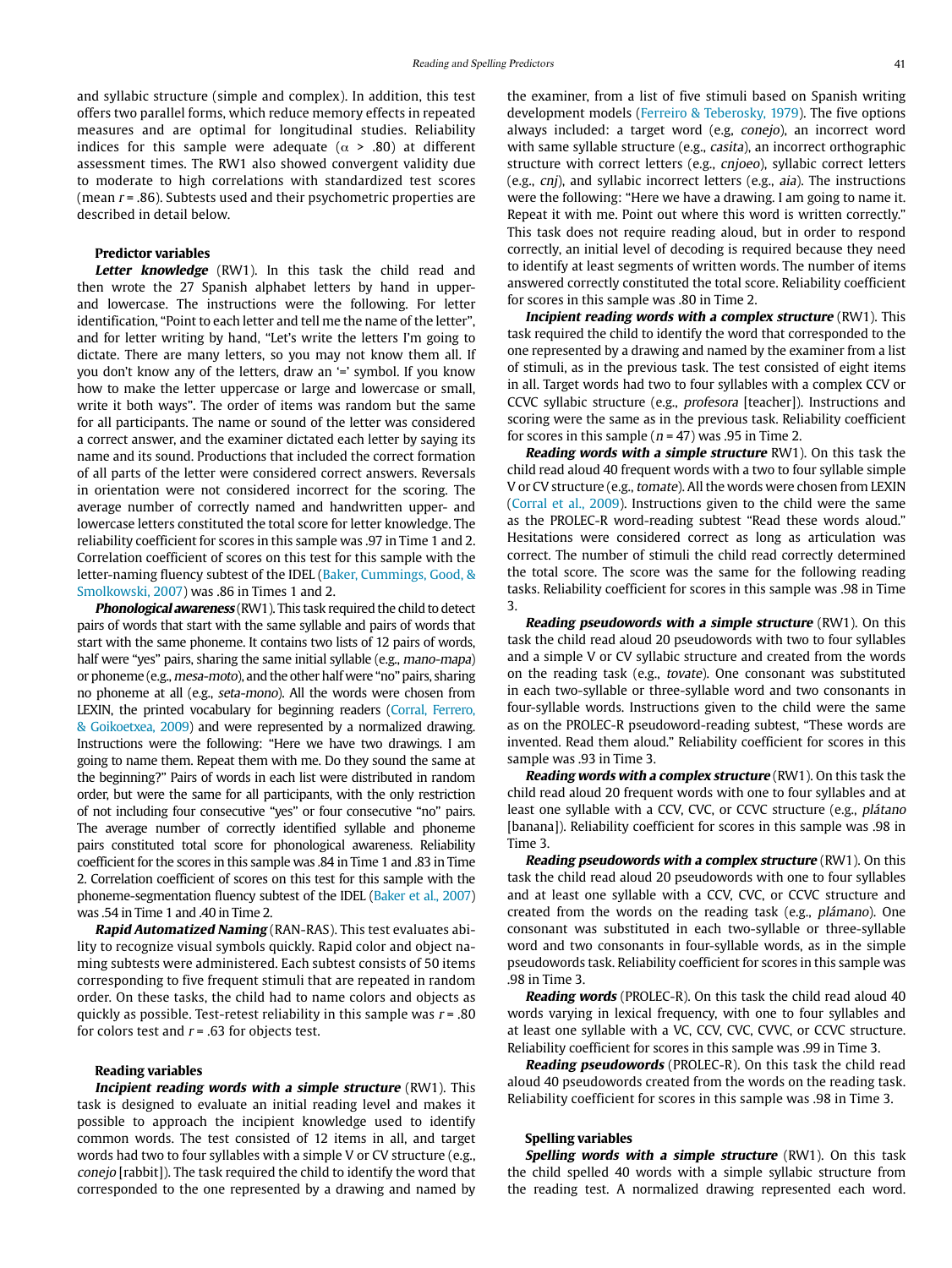Instructions were the following: "Here we have a drawing. I am going to name it. Spell the word as best as you can." The instructions were the same for the following word spelling tasks. Written productions made in upper or lower case as well as punctuation marks were ignored in scoring. The score was the same for the following spelling tasks. The number of stimuli written orthographically correctly constituted the total score. Reliability coefficient for scores in this sample was .98 in Time 3.

**Spelling pseudowords with a simple structure** (RW1). On this task the child spelled the 20 dictated pseudowords with a simple syllabic structure from the reading test. Instructions were the following: "I'm going to dictate some invented words that don't exist. Spell them as best you can." The instructions were the same for the following pseudoword spelling tasks. Reliability coefficient for the scores in this sample was .93 in Time 3.

**Spelling words with a complex structure** (RW1). On this task the child spelled the 20 words with a complex syllabic structure from the reading test. Reliability coefficient for the scores in this sample was .98 in Time 3.

**Spelling pseudowords with a complex structure** (RW1). On this task, the child spelled the 20 dictated pseudowords with a complex syllabic structure from the reading test. Reliability coefficient for scores in this sample was .98 in Time 3.

## **Procedure**

The study included three assessment times, carried out during 15 months, from October 2014 to December 2015. In Time 1, all the participants were assessed at the beginning of the school year (October to December); in Time 2, at the end of the school year (May to June); and in Time 3, at the beginning of the next school year (October to December). Prediction measures were taken in Times 1 and 2 and the reading and spelling measures in Time 3. The order of administration of prediction measures was the following: rapid naming, phonological awareness, and letter knowledge. Reading and spelling tasks were counter-balanced and the order of stimuli type was the following: simple words, complex words, simple pseudowords, complex pseudowords, PROLEC-R words, and PROLEC-R pseudowords. To avoid memory effects from the reading task to the spelling task (or vice versa), the two tasks were carried out on different days, with an interval of three or four days. All the children were evaluated individually by the two authors and another evaluator who received training in the administration of tasks. The evaluation was carried out in a quiet room in the school.

#### **Results**

All statistical analyses were conducted with a level of significance set at .05. The analyses were performed using SPSS software, version 18.0.0.

Table 1 shows the achievement of children in test of time 1, 2 and 3 according to grade. An ANOVA showed that sex was no significant, except for letter knowledge in Time 1,  $F(1, 45) = 4.79$ ,  $p = .034$ , letter knowledge in Time 2,  $F(1, 45) = 4.39$ ,  $p = .042$ , and incipient reading with simple structure,  $F(1, 45) = 4.28$ ,  $p = .044$ , but grade had a significant effect, except for the CI,  $F(2, 44) = 0.45$ ,  $p = .642$ , nonverbal memory,  $F(2, 44) = 1.82$ ,  $p = .173$ , letter knowledge in Time 2,  $F(2, 44) = 2.68$ ,  $p = .079$ , phonological awareness in Time 2  $F(2, 44) =$ 1.49,  $p = 0.237$ , and RAN in Time 1,  $F(2, 44) = 1.59$ ,  $p = 0.215$ , and Time 2,  $F(2, 44) = 3.17$ ,  $p = 0.052$ , and incipient reading with simple structure,  $F(1, 104) = 2.93, p = .064.$ 

Table 2 shows the correlations between predictive measures in Times 1 and 2 with the incipient reading measures in Time 2 and reading and spelling measures in Time 3, according to syllabic structure. Age presented moderate coefficients with all the reading and spelling measures, and high correlations with spelling simple words. Letter knowledge presented moderate to high correlations in both Time 1 and Time 2, reaching higher coefficients with reading and spelling simple than complex structure stimuli. Regarding phonological awareness in Time 1, correlation coefficients were moderate for all the measures, although higher on words with a complex structure. In Time 2, correlations were low, decreasing compared to Time 1, showing somewhat higher coefficients for reading and spelling complex stimuli and simple pseudowords, except with incipient reading, that phonological awareness presented moderate correlation coefficients with both types of stimuli. In Time 1, rapid naming showed low and non-significant correlation coefficients with the majority of reading and spelling variables. In Time 2, correlations range from low to moderate, increasing compared to Time 1, especially with stimuli with a complex structure.

**Table 2.** Correlation Analyses among Predictor Measures and Reading and Spelling according to the Syllabic Structure

| Incipient reading in Time 2 ( $n = 47$ ) |                |                      |            |  |
|------------------------------------------|----------------|----------------------|------------|--|
|                                          |                |                      |            |  |
| Variable                                 |                | Simple               | Complex    |  |
| Age                                      | T1             | .411"                | .467"      |  |
| LK                                       | T1             | .828***              | .683'''    |  |
|                                          | T <sub>2</sub> | .891                 | .588**     |  |
| PA                                       | T1             | $.614$ **            | $.631$ *** |  |
|                                          | T <sub>2</sub> | .661                 | .578***    |  |
| <b>RAN</b>                               | T1             | .361 <sup>°</sup>    | .399*      |  |
|                                          | T <sub>2</sub> | $.427$ <sup>**</sup> | .461"      |  |

Reading in Time  $3(n = 33)$ 

|                            |                | Simple                |                   | Complex               |             |                       | Complex<br>(standardized test) |
|----------------------------|----------------|-----------------------|-------------------|-----------------------|-------------|-----------------------|--------------------------------|
| Variable                   | T              |                       | Words Pseudowords | <b>Words</b>          | Pseudowords | <b>Words</b>          | Pseudowords                    |
| Age                        | T <sub>1</sub> | .690                  | .586***           | .518                  | .636"       | $.654$ <sup>**</sup>  | $.671$ <sup>***</sup>          |
| LK                         | T <sub>1</sub> | .838'''               | .816              | $.764$ <sup>***</sup> | $.701$ ***  | .699'''               | $.695$ ***                     |
|                            | T <sub>2</sub> | .735***               | .711              | .716                  | .647"       | $.632$ <sup>***</sup> | .626"                          |
| PA                         | T1             | $.620$ <sup>***</sup> | .669'''           | $.729$ <sup>***</sup> | .664        | .654"                 | .636"                          |
|                            | T <sub>2</sub> | .284                  | .390 <sup>°</sup> | .520"                 | .375'       | .422                  | .417                           |
| <b>RAN</b>                 | T1             | .336                  | .318              | .316                  | .391'       | .333                  | .336                           |
|                            | T <sub>2</sub> | .485"                 | .418'             | .526"                 | .515'       | .493"                 | .473"                          |
| Spelling in Time $3(n=33)$ |                |                       |                   |                       |             |                       |                                |
|                            |                |                       | Simple            | Complex               |             |                       |                                |
| Variable                   | T              |                       | Words Pseudowords | <b>Words</b>          | Pseudowords |                       |                                |
|                            |                |                       | $    +$ $+$       |                       |             |                       |                                |

| Vdi idijit | $\mathbf{I}$   |                     |                      |                   | <u>vvolus Pseudowolus vvolus Pseudowolus</u> |  |
|------------|----------------|---------------------|----------------------|-------------------|----------------------------------------------|--|
| Age        | T <sub>1</sub> | $.780^{}$ $.649^{}$ |                      | .639'''           | $.626$ <sup>***</sup>                        |  |
| <b>LK</b>  | T1             | .840'''             | $.822$ ***           | .694              | .707                                         |  |
|            | T <sub>2</sub> | $.729$ $"$          | $.734$ <sup>**</sup> | .635'''           | $.661$ <sup>***</sup>                        |  |
| PA         | T <sub>1</sub> | $.615$ $\cdot$      | .649**               | .659'''           | .687'''                                      |  |
|            | T <sub>2</sub> | .302                | $.479^{**}$          | .453"             | $.457$ "                                     |  |
| <b>RAN</b> | T1             | .324                | .318                 | .374 <sup>°</sup> | .398 <sup>°</sup>                            |  |
|            | T <sub>2</sub> | .439 <sup>°</sup>   | .490"                | $.527$ "          | $.555$ "                                     |  |

Note. T = time; LK = letter knowledge; PA = phonological awareness; RAN = rapid automatized naming.  $\hat{p}$ < .05.,  $\hat{p}$ < .01.,  $\hat{p}$  < .001.

Hierarchical multiple regression analyses were carried out to examine the specific and unique contribution of predictors in the variations in performance on reading and spelling words and pseudowords with simple and complex structures 6 and 12 months later. Independent variables, in order, were: age, letter knowledge, and phonological awareness. RAN was excluded from these analyses because of the non-significant contribution to the variance in reading and spelling performance in Time 3 in any type of stimulus. Predictive variables measured in Time 1 and Time 2 were taken to explain results in incipient reading in Time 2 and literacy in Time 3. Variables were introduced in separate stages with each independent variable. The order in which predictors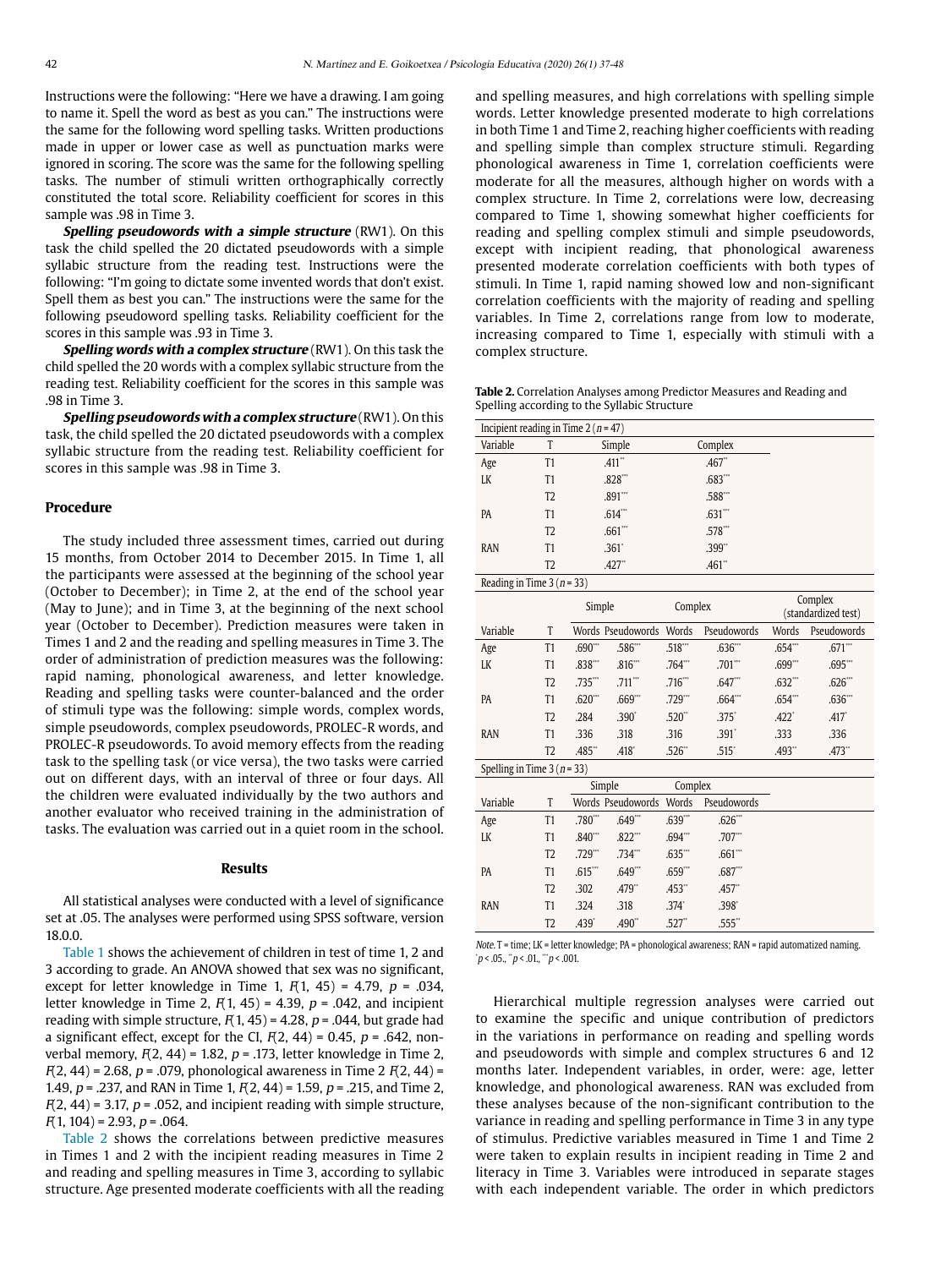| Table 3. Hierarchical Regression Analyses for the Measures in Time 1 Predicting Incipient Reading in Time 2 and Reading and Spelling in Time 3 according to the |
|-----------------------------------------------------------------------------------------------------------------------------------------------------------------|
| Syllabic Structure                                                                                                                                              |

|                      | Incipient Reading ( $n = 47$ ) |                 |            |       |                 |                       |  |
|----------------------|--------------------------------|-----------------|------------|-------|-----------------|-----------------------|--|
|                      |                                | Simple          |            |       | Complex         |                       |  |
| Step                 | $R^2$                          | $\triangle R^2$ | $\Delta F$ | $R^2$ | $\triangle R^2$ | $\Delta F$            |  |
| 1 Age                | .17                            | .17             | 9.16"      | .22   | .22             | 12.54"                |  |
| $2$ LK               | .69                            | .52             | 75.29""    | .47   | .26             | $21.47$ <sup>""</sup> |  |
| 3 PA                 | .69                            | .00             | 0.46       | .52   | .05             | $4.09$ <sup>*</sup>   |  |
| Reading ( $n = 33$ ) |                                |                 |            |       |                 |                       |  |

| $m$ uuling $\mu$ $J$  |        |              |             |  |       |              |            |       |       |              |                     |                    |       |              |            |  |       |                             |            |                    |       |              |            |  |  |  |
|-----------------------|--------|--------------|-------------|--|-------|--------------|------------|-------|-------|--------------|---------------------|--------------------|-------|--------------|------------|--|-------|-----------------------------|------------|--------------------|-------|--------------|------------|--|--|--|
|                       | Simple |              |             |  |       |              |            |       |       | Complex      |                     |                    |       |              |            |  |       | Complex (standardized test) |            |                    |       |              |            |  |  |  |
| Step                  |        | Words        | Pseudowords |  |       |              |            | Words |       |              |                     | <b>Pseudowords</b> |       |              |            |  | Words |                             |            | <b>Pseudowords</b> |       |              |            |  |  |  |
|                       | $R^2$  | $\Delta R^2$ | $\Delta F$  |  | $R^2$ | $\Delta R^2$ | $\Delta F$ |       | $R^2$ | $\Delta R^2$ | $\Delta F$          |                    | $R^2$ | $\Delta R^2$ | $\Delta F$ |  | $R^2$ | $\Delta R^2$                | $\Delta F$ |                    | $R^2$ | $\Delta R^2$ | $\Delta F$ |  |  |  |
| 1 Age                 | .48    | .48          | $28.21$ "   |  | .34   | .34          | $16.21$ "  |       | .27   | .27          | 11.38"              |                    | .40   | .40          | $21.04$ "  |  | .43   | .43                         | 23.19"     |                    | .45   | .45          | $23.37$ "  |  |  |  |
| $2$ LK                | .77    | .30          | 39.37**     |  | .69   | .35          | 33.49"     |       | .60   | .33          | 24.24***            |                    | .58   | .17          | 12.36      |  | .59   | .16                         | 11.75      |                    | .60   | .15          | 11.10"     |  |  |  |
| 3 PA                  | .78    | .01          | 1.32        |  | .72   | .03          | 3.48       |       | .69   | .09          | $8.75$ <sup>*</sup> |                    | .65   | .08          | 6.29       |  | .66   | .07                         | 5.84       |                    | .66   | .06          | 4.98       |  |  |  |
| Spelling ( $n = 33$ ) |        |              |             |  |       |              |            |       |       |              |                     |                    |       |              |            |  |       |                             |            |                    |       |              |            |  |  |  |

|        |                          |       |            | Simple |       |                 | Complex                |       |              |            |  |             |              |            |  |  |
|--------|--------------------------|-------|------------|--------|-------|-----------------|------------------------|-------|--------------|------------|--|-------------|--------------|------------|--|--|
| Step   |                          | Words |            |        |       | Pseudowords     |                        |       | Words        |            |  | Pseudowords |              |            |  |  |
|        | $R^2$<br>$\triangle R^2$ |       | $\Delta F$ |        | $R^2$ | $\triangle R^2$ | $\Delta F$             | $R^2$ | $\Delta R^2$ | $\Delta F$ |  | $R^2$       | $\Delta R^2$ | $\Delta F$ |  |  |
| 1 Age  | .61                      | .61   | 48.12"     |        | .42   | .42             | $22.61$ <sup>***</sup> | .41   | .41          | 21.44***   |  | .39         | .39          | 19.96"     |  |  |
| $2$ LK | .85                      | .24   | 45.90***   |        | .73   | 31              | 33.70"                 | .57   | .16          | 11.53"     |  | .58         | .19          | $13.15$ "  |  |  |
| 3 PA   | .85                      | .01   | 1.63       |        | .75   | .02             | 2.66                   | .65   | .08          | 6.18       |  | .67         | .09          | 7.81"      |  |  |

Note. LK = letter knowledge; PA = phonological awareness. \*

 $p < .05$ , " $p < .01$ , "" $p < .001$ .

## a) Reading Simple Syllable **b**) Reading Complex Syllable





#### b) Reading Complex Syllable (standardized test)



Figure 2. Mediation Analyses Displaying both a Direct Effect of Letter Knowledge in Time 1 on Reading Measures in Time 3 and Indirect Effect via Phonological Awareness in Time 2.

Note. LK = letter knowledge; PA = phonological awareness; S = simple; C = complex; W = words; PW = pseudowords; Age was controlled in the analysis.<br>\*p < .05, \*p < .01, \*\*p < .001.

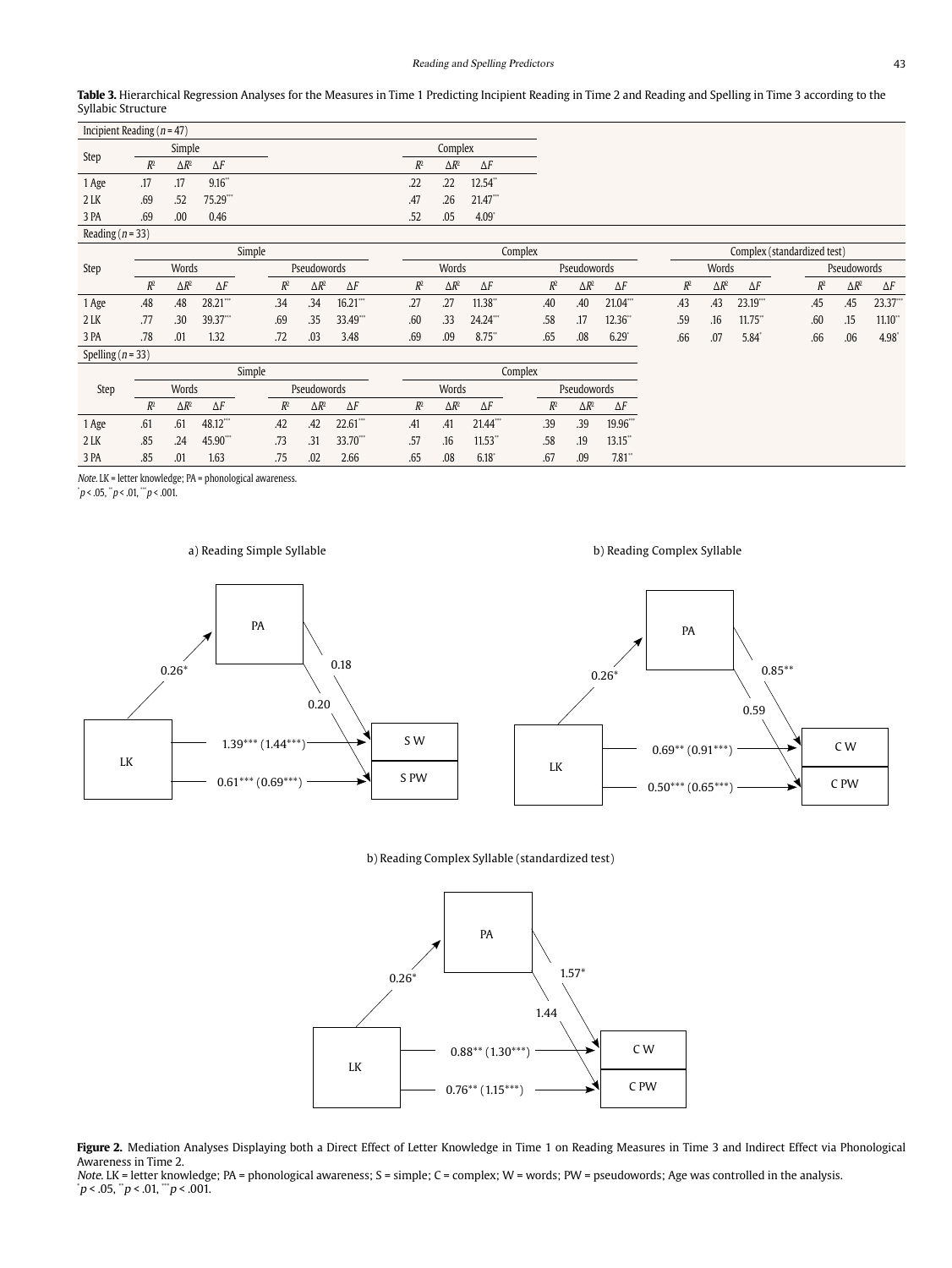Table 4. Hierarchical Regression Analyses for the Measures in Time 2 Predicting Reading and Spelling in Time 3 according to the Syllabic Structure (n = 33)

| Reading  |       |              |             |        |             |              |                      |         |              |            |  |             |              |                 |                             |       |              |                     |  |       |              |                     |  |  |
|----------|-------|--------------|-------------|--------|-------------|--------------|----------------------|---------|--------------|------------|--|-------------|--------------|-----------------|-----------------------------|-------|--------------|---------------------|--|-------|--------------|---------------------|--|--|
|          |       |              |             | Simple |             |              |                      | Complex |              |            |  |             |              |                 | Complex (standardized test) |       |              |                     |  |       |              |                     |  |  |
|          |       | Words        |             |        | Pseudowords |              |                      | Words   |              |            |  | Pseudowords |              |                 |                             | Words |              |                     |  |       | Pseudowords  |                     |  |  |
| Step     | $R^2$ | $\Delta R^2$ | $\Delta F$  |        | $R^2$       | $\Delta R^2$ | $\Delta F$           | $R^2$   | $\Delta R^2$ | $\Delta F$ |  | $R^2$       | $\Delta R^2$ | $\Delta F$      |                             | $R^2$ | $\Delta R^2$ | $\Delta F$          |  | $R^2$ | $\Delta R^2$ | $\Delta F$          |  |  |
| 1 Age    | .48   | .48          | 28.21"      |        | .34         | .34          | $16.21$ "            | .27     | .27          | $11.37$ "  |  | .40         | .40          | 21.04"          |                             | .428  | .428         | 23.19"              |  | .450  |              | .450 25.37"         |  |  |
| 2 LK     | .68   | .21          | 19.75"      |        | .58         | .24          | $17.01$ "            | .55     | .28          | 18.72"     |  | .55         | .15          | $10.00^{\circ}$ |                             | .557  | .129         | $8.73$ <sup>*</sup> |  | .567  | .117         | $8.12$ <sup>*</sup> |  |  |
| 3 PA     | .70   | .01          | 1.38        |        | .63         | .05          | 3.93                 | .67     | .12          | 10.60"     |  | .61         | .06          | 4.48            |                             | .650  | .093         | $7.70^{\circ}$      |  | .661  | .094         | $8.00^{\circ}$      |  |  |
| Spelling |       |              |             |        |             |              |                      |         |              |            |  |             |              |                 |                             |       |              |                     |  |       |              |                     |  |  |
|          |       |              |             | Simple |             |              |                      | Complex |              |            |  |             |              |                 |                             |       |              |                     |  |       |              |                     |  |  |
|          | Words |              |             |        |             | Pseudowords  |                      | Words   |              |            |  | Pseudowords |              |                 |                             |       |              |                     |  |       |              |                     |  |  |
| Step     | $R^2$ | $\Delta R^2$ | $\Delta F$  |        | $R^2$       | $\Delta R^2$ | $\Delta F$           | $R^2$   | $\Delta R^2$ | $\Delta F$ |  | $R^2$       | $\Delta R^2$ | $\Delta F$      |                             |       |              |                     |  |       |              |                     |  |  |
| 1 Age    | .61   | .61          | 48.12"      |        | .42         | .42          | $22.61$ "            | .41     | .41          | 21.44"     |  | .39         | .39          | 19.96"          |                             |       |              |                     |  |       |              |                     |  |  |
| 2 LK     | .77   | .16          | $20.53$ *** |        | .65         | .23          | $19.52$ ***          | .55     | .14          | $9.02$ "   |  | .56         | .17          | $11.27$ "       |                             |       |              |                     |  |       |              |                     |  |  |
| 3 PA     | .79   | .03          | 3.53        |        | .75         | .10          | $12.15$ <sup>*</sup> | .66     | .11          | 9.44       |  | .66         | .11          | 9.05"           |                             |       |              |                     |  |       |              |                     |  |  |

Note. LK = letter knowledge; PA = phonological awareness. \*

 $p < .05$ , " $p < .01$ , "" $p < .001$ .

were introduced into the regression equation was determined by correlation coefficients obtained and previous literature. Variance inflation values were all lower than 10, and condition indices were lower than 30. Regression analyses for the final model are described.

## **Regression Analyses for Predictive Variables in Time 1 to Explain Results in Time 2 and Time 3**

Table 3 shows regression analyses for predictive variables taken in Time 1 to explain results in incipient reading in Time 2 and literacy one year later, in Time 3.

**Incipient reading.** Performance on incipient reading words with a simple structure was predicted by letter knowledge ( $β = .84$ ,  $p = .000$ ). Both, age (β = -.11, *p* = .304) and phonological awareness (β = .08, *p* = .501) were not significant. Together, these variables contributed to approximately 70% of variance.

Performance on incipient reading words with a complex structure was predicted by letter knowledge (β = .42,  $p$  = .013) and phonological awareness (β = .30, p = .049). Age (β = .09, p = .470) was not significant. Together, these variables contributed to approximately 52% of variance.

**Reading.** Performance on reading words with a simple structure was predicted by letter knowledge ( $β = .57$ ,  $p = .000$ ) and by age ( $β = .32$ ,  $p = .004$ ). Phonological awareness ( $\beta = .13$ ,  $p = .260$ ) was not significant. Together, these variables contributed to approximately 78% of the variance. Performance on reading simple pseudowords was predicted by letter knowledge ( $β = .55$ ,  $p = .001$ ). Phonological awareness ( $β = .24$ ,  $p = .072$ ) and age ( $\beta = .19$ ,  $p = .120$ ) were not significant. Together, these variables contributed to approximately 72% of variance.

Performance on reading words with a complex structure was predicted by letter knowledge ( $β = .43$ ,  $p = .009$ ) and phonological awareness (β = .40, *p* = .006). Age (β = .13, *p* = .297) was not significant. Together, these variables contributed to approximately 69% of variance. Performance on reading complex pseudowords was predicted by phonological awareness (β = .36,  $p$  = .018) and by age (β = .35, p = .012). Letter knowledge (β = .27, p = .109) was not significant. Together, these variables contributed to approximately 65% of variance.

Performance on reading complex words on the standardized test PROLEC-R was predicted by age ( $\beta$  = .38,  $p$  = .007) and phonological awareness (β = .35, p = .022). Letter knowledge (β = .26, p = .119) was not significant. Together, these variables contributed to approximately 66% of variance. Performance on reading pseudowords on PROLEC-R was predicted by age ( $β = .41$ ,  $p = .004$ ) and phonological awareness ( $β$ = .32,  $p$  = .034). Letter knowledge ( $β$  = .26,  $p$  = .121) was not significant. Together, these variables contributed to approximately 66% of variance.

**Spelling.** Performance on spelling words with a simple structure was predicted by letter knowledge (β = .51,  $p = .000$ ) and age (β = .45,  $p = .000$ ). Phonological awareness (β = .12,  $p = .221$ ) was not significant. Together, these variables contributed to approximately 85% of variance. Performance on spelling pseudowords with a simple structure was predicted by letter knowledge ( $\beta$  = .54, p = .001) and age (β = .28, p = .020). Phonological awareness (β = .20, p = .114) was not significant. Together, these variables contributed to approximately 75% of variance.

Performance on spelling words with a complex structure was predicted by age ( $β = .37$ ,  $p = .010$ ) and phonological awareness ( $β$ = .36,  $p$  = .019). Letter knowledge (β = .25,  $p$  = .131) was not significant. Together, these variables contributed to approximately 65% of variance. Performance on spelling pseudowords with a complex structure was predicted by phonological awareness (β = .39,  $p = .009$ ) and age (β = .34,  $p = .015$ ). Letter knowledge (β = .26,  $p =$ .109) was not significant. Together, these variables contributed to approximately 75% of variance.

## **Regression Analyses for Predictive Variables in Time 2 to Explain Results in Time 3**

Table 4 shows regression analyses for predictive variables taken in Time 2 to explain results in literacy six months later, in Time 3.

**Reading.** Performance on reading words with a simple structure was predicted by letter knowledge (β = .47,  $p = .001$ ) and age (β = .46,  $p = .001$ ). Phonological awareness (β = .13,  $p = .249$ ) was not significant. Together, these variables contributed to approximately 70% of variance. Performance on reading simple pseudowords was predicted by letter knowledge (β = .46,  $p$  = .002) and age (β = .36,  $p$  = .011). Phonological awareness (β = .24,  $p$  = .057) was not significant. Together, these variables contributed to approximately 63% of variance.

Performance on reading words with a complex structure was predicted by letter knowledge (β = .46,  $p$  = .002), phonological awareness (β = .37, p = .003), and age (β = .29, p = .027). Together, these variables contributed to approximately 67% of variance. Performance on reading complex pseudowords was predicted by age ( $\beta$  = .47,  $p = .002$ ), letter knowledge ( $\beta = .34$ ,  $p = .024$ ), and phonological awareness ( $β = .26$ ,  $p = .043$ ). Together, these variables contributed to approximately 61% of variance.

Performance on reading complex words on the standardized test PROLEC-R was predicted by age (β = .51,  $p$  = .001), phonological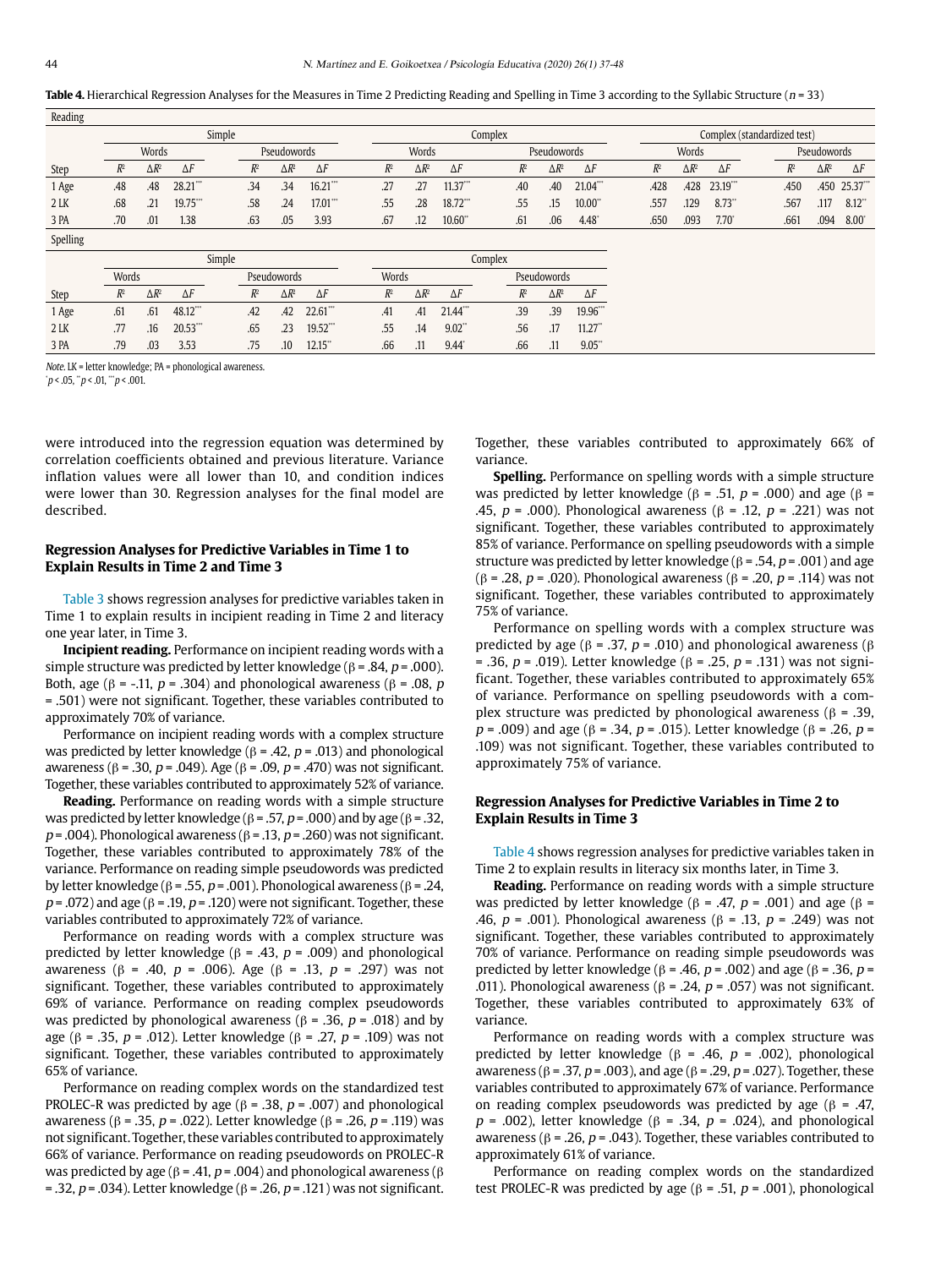

**Figure 3.** Mediation Analyses Displaying both a Direct Effect of Letter Knowledge in Time 1 on Spelling Measures in Time 3 and an Idirect Effect via Phonological Awareness in Time 2.

Note. LK = letter knowledge; PA = phonological awareness; S = simple; C = complex; W = words; PW = pseudowords; Age was controlled in the analysis.  $\mu$  < .05,  $\mu$  < .01,  $\mu$  < .001.

awareness (β = .33, p = .010), and letter knowledge (β = .28, p = .047). Together, these variables contributed to approximately 65% of variance. Performance on reading pseudowords on the PROLEC-R was predicted by age (β = .54, p = .000) and phonological awareness (β = .33, p = .008). Letter knowledge ( $\beta$  = .26, p = .059) was not significant. Together, these variables contributed to approximately 66% of variance.

**Spelling.** Performance on spelling words with a simple structure was predicted by age (β = .59,  $p = .000$ ) and letter knowledge (β = .39,  $p = .001$ ). Phonological awareness (β = .17,  $p = .070$ ) was not significant. Together, these variables contributed to approximately 79% of variance. Performance on spelling pseudowords with a simple structure was predicted by age ( $β = .44$ ,  $p = .000$ ), letter knowledge ( $β =$ .41,  $p = .001$ ), and phonological awareness ( $\beta = .34$ ,  $p = .002$ ). Together, these variables contributed to approximately 75% of variance.

Performance on spelling words with a complex structure was predicted by age variable ( $β = .50$ ,  $p = .000$ ), phonological awareness (β = .36, p = .005), and letter knowledge (β = .28, p = .045). Together, these variables contributed to approximately 66% of variance. Performance on spelling pseudowords with a complex structure was predicted by age ( $β = .46$ ,  $p = .001$ ), phonological awareness ( $β$ = .35,  $p = .005$ ), and letter knowledge (β = .33,  $p = .019$ ). Together, these variables contributed to approximately 66% of variance.

## **Mediation Analyses**

To test whether the letter knowledge variable influences reading and spelling through a mediator, phonological awareness, depending on syllabic structure, we conducted mediation analyses using PROCESS (Hayes, 2013). Letter knowledge at Time 1 was considered the independent variable, phonological awareness at Time 2 was considered the mediator variable, age was introduced as a covariate, and each of the reading and spelling measures at Time 3 (reading and spelling, words and pseudowords; simple structure and complex structure) was considered an outcome variable. Mediation analyses were tested using the bootstrapping method with bias-corrected confidence estimates, and 95% confidence interval of the indirect effect was obtained with 5,000 bootstrap samples (Preacher & Hayes, 2008). To report effect size, we selected standardized b for the indirect effect or index of mediation (Preacher & Kelley, 2011).

Figures 2 and 3 display standardized regression coefficients for the relationship between letter knowledge and reading or spelling outcomes as mediated by phonological awareness. Letter knowledge at Time 1 was found to be positively associated with phonological awareness at Time 2,  $B = 0.26$ ,  $t(2, 30) = 2.68$ ,  $p = .012$ . However, age as a covariate was not found to be significantly associated with phonological awareness at Time 2,  $B = -0.99$ ,  $t(2, 30) = -1.42$ ,  $p = .165$ . Finally, in general results indicated that the mediator, phonological awareness at Time 2, was not significantly associated with reading or spelling, except on stimuli with complex syllabic structures.

In cases where both the association between the independent variable and mediator awareness (a-path) and the association between mediator and outcomes (b-path) were significant, mediation analyses confirmed the mediator role (significant indirect effect, ab) of phonological awareness in the relationship between letter knowledge and reading or spelling with complex stimuli (except on reading complex pseudowords with the non-standardized measure), representing a small effect ( $β$  < .30).

On reading measures, phonological awareness was a significant mediator in reading complex words ( $B = 0.23$ , 95% BCa CI [0.05, 0.55]; β = .17, 95% BCa CI [0.03, 0.39]), complex words from PROLEC-R  $(B = 0.42, 95%$  BCa CI [0.07, 1.18]; β =.17, 95% BCa CI [0.03, 0.44]) standardized test, and complex pseudowords from PROLEC-R ( $B =$ 0.38, 95% BCa CI [0.07, 1.06]; β =.17, 95% BCa CI [0.03, 0.44]).

On the spelling measures, phonological awareness was a significant mediator in spelling complex words ( $B = 0.21$ , 95% BCa CI [0.06, 0.48];  $β = .19, 95% BCa CI [0.05, 0.40]),$  spelling simple pseudowords ( $B =$ 0.15, 95% BCa CI [0.02, 0.33];  $β = 0.15$ , 95% BCa CI [0.02, 0. 38]), and spelling complex pseudowords ( $B = 0.19$ , 95% BCa CI [0.05, 0.43]; β = .18, 95% BCa CI [0.05, 0.38]).

In addition, in all cases, the results indicated that the direct effect of letter knowledge continued to be significant when controlling for phonological awareness.

#### **Discussion**

In this study, we investigated the predictive value of letter knowledge and phonological awareness in incipient reading, reading, and spelling simple (V and CV) and complex (CCV, CVC, CCVC) stimuli in Spanish-speaking children. The results revealed that predictors of reading and spelling differed between simple and complex syllabic structure stimuli after six and 12 months, in Spanish, a shallow orthography.

Next, we will discuss the results according to the syllabic structure of stimuli.

First, letter knowledge was the strongest predictor of readingspelling words and pseudowords with a simple structure, and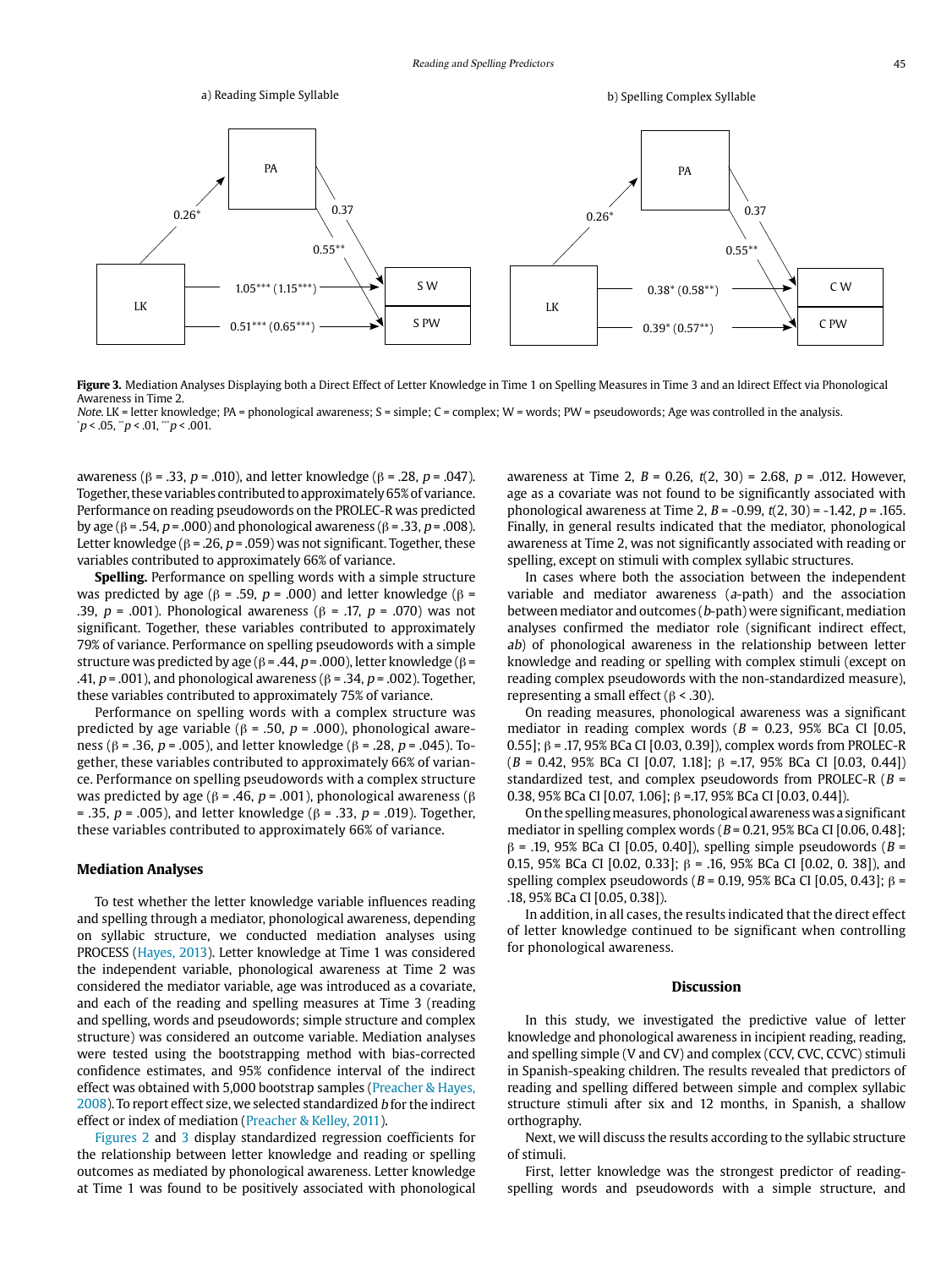phonological awareness did not mediate in this relationship.

The phonological awareness measure was a syllable and phoneme identification measure. We observed that this measure showed the characteristic performance of children at these ages. However, on letter task we found a low performance, characteristic of disadvantaged children which made it possible to predict how well they learned to read one year later. In addition, the magnitude of the predictive relationship between letter knowledge and phonological awareness and reading was similar to magnitude for spelling.

Our results suggest that knowing letters seems to be necessary, and decisive in learning to begin to read and spell consistent and simple words. In fact, nine of the 33 readers (27% of the sample) who were able to read simple words showed low levels of phoneme awareness (unable to correctly identify initial phonemes in more than half of the stimuli), but all knew 16 or more letters at the end of previous school year. This finding concurs with those found by previous studies in Spanish and Catalan indicating that letter knowledge enables children to read some words, regardless of whether they show a deep level of phonological awareness (Carrillo, 1994; Casillas & Goikoetxea, 2007; Castells & Solé, 2013), as well as the question of whether phonological awareness is universally necessary to learn to read (e.g., Castles & Coltheart, 2004; Morais et al., 1979). Knowledge of the alphabet seems to be the necessary element in getting ready to read words, at least in some shallow and simple orthographies where letter-sound correspondence is predictable and unambiguous in decoding.

The reason is that letter name refers to its sound, and this iconicity of letters is used by children in their first efforts to read and spell (Adams, 1990; Treiman & Kessler, 2003, 2014). The simplicity of syllabic structure plays a key role in facilitating reading and spelling based on letter recognition, without a need for precise phonemic awareness, even in incipient reading. In Spanish, knowing letters makes it possible to begin to read simple syllables immediately because possibilities for co-articulation are quite low; for each consonant, there are only five possible unions with another phoneme, one for each vowel (e.g., ma, me, mi, mo, mu). Thus, it is easier to access an orthographic mapping at the level of what Ehri (2014) called grapho-syllabic patterns, in which a reader knows the orthography of a syllable as a grapheme-phoneme unit. This would help beginning readers to develop what Share (1995) called self-learning, with a reliable mechanism to identify new sequences of letters that follow the same pattern (in this case, CV) and strategies to begin decoding words (CV-CV) by themselves. That is, when children see the word mapa [map], they need to perform only two connections between orthographic units ma and pa and corresponding sounds /ma/ and / pa/, without having to manipulate phonemes in isolation.

Second, regression analyses showed that when stimuli had a complex structure, phonological awareness played a role in reading and spelling and mediated its relationship with letter knowledge. However, this mediation represented a small effect, and letter knowledge continued to be significant in all cases. Therefore, the importance of letter knowledge as a predictor of reading and spelling a year later was maintained, even when we controlled the effect of phonological awareness.

Some linguistic considerations explain the predictive and mediation role of phonological awareness in complex-syllables stimuli. Complex syllables include a larger number of consonant phonemes in the onset or coda than simple syllables. Consonant phonemes are less perceptible than vowels according to the universal scale of sonority, and in Spanish, consonants adhere to vowels, forming margins with a decreasing sonority pattern, which makes it more difficult to manipulate consonant phonemes than vowel phonemes. This could present a decoding challenge for beginning readers, who have to segment the syllable into its phonemes because these new letter sequences do not fit the syllabic CV pattern. For example, necessary decoding skills for reading or spelling the word trompeta [trumpet] are more difficult and take longer to acquire

than those needed to read or spell tomate [tomato]. The union or segmentation of phonemes becomes much more complicated because the initial syllable of trom.pe.ta has a CCVC structure with a beginning or onset tr-, a core -o-, and a coda -m. The effect of syllabic structure on phonological awareness in six orthographies (English, French, Greek, Islandic, Portuguese, and Spanish) is offered by Duncan et al. (2013). Their results show that English-speaking children (frequently exposed to complex structures and a non-syllabic or stress-timed rhythm) did not present differences in their pattern of performance on identification of syllables and phonemes, whereas Spanish-speaking children (frequently exposed to simple structures and a syllable-timed rhythm) presented better performance on the syllable than on the phoneme. In Spanish, there is already evidence showing that pre-literate children and illiterate adults have a great ability to identify the syllable, but great difficulty in developing prereading phonemic skills (Goikoetxea, 2005; Morais & Kolinsky, 2005). Our results suggest that in complex syllables, it is no longer sufficient to know letters, and a more sophisticated strategy is required, such as phonemic manipulation.

The findings from this study add to existing research showing that, in Spanish, the predictive power of phonological awareness seems to be stronger in the decoding skills of complex syllables. In fact, children take longer to acquire them, as has been found in research on Spanish spelling (Defior, Jiménez-Fernández, & Serrano, 2009), but mastery of phonological awareness tasks did not significantly influence reading-spelling when stimuli had a simple structure. Our results reveal a direct effect of letter knowledge on learning to read and spell simple words, mediated by phonological awareness in complex stimuli and preceded by experience with decoding simple stimuli. Letter knowledge favors phonological awareness (e.g., Carroll, 2004), and in Spanish there are data showing that learning to read (the creation of orthographic memory of words) facilitates discrimination of phonemes (Goikoetxea, 2005).

Although the present study should be replicated in larger samples, the results invite discussion of some issues. In a language where letter knowledge is a strong predictor of beginning to read, it would be desirable to reexamine the main causes for initial reading problems using simple and complex syllabic structure stimuli. However, different authors agree on pointing out the imbalance between the importance of letter knowledge in learning to read and the scarcity of studies dedicated to better understanding its development, its effect on literacy (e.g., Foulin, 2005; Phillips, Piasta, Anthony, Lonigan & Francis, 2012), and the elements that characterize effective teaching of the alphabet. The results of this investigation indicate that research on reading must pay attention to the orthography depth and syllabic structure of each language before making any generalizations.

Despite the limitations noted, this study has clear educational implications for the design of effective preventive and remedial interventions. In shallow orthographies with a predominance of simple syllabic structures, explicit teaching of the alphabet seems to be fundamental in early literacy. In addition, it is important to develop phonological skills through easy tasks and training in grapheme-phoneme correspondences and grapho-syllabic patterns using simple stimuli. For example, the explicit teaching of the union of a consonant phoneme with the five vowels would facilitate understanding of the decoding system for many words in Spanish. Once a mastery of the alphabet and its functioning in reading and spelling of simple words is achieved, more advanced training in phonemic awareness could be more effective, allowing successful reading and spelling of complex stimuli.

## **Conflict of Interest**

The authors of this article declare no conflict of interest.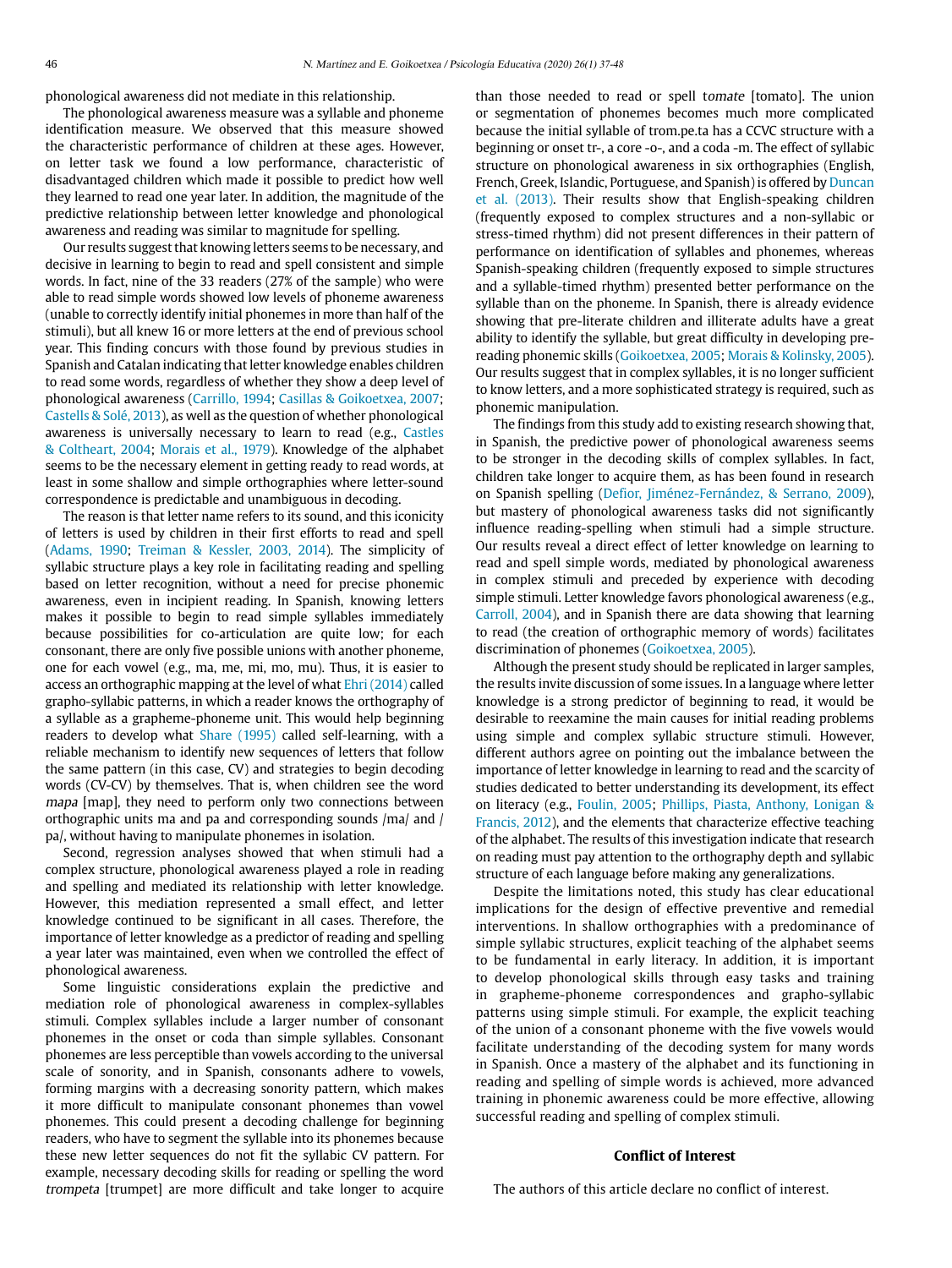# **Acknowledgements**

We wish to thank Artatse School for their participation in this study.

#### **Note**

This article is based on a dissertation by Naroa Martínez.

## **References**

- Adams, M. J. (1990). Beginning to read: Thinking and learning about print. Cambridge, MA: MIT press.
- Aguilar, M., Guzmán, J. I. N., Jiménez, I. M., Cuevas, C. A., Consejero, E. M., & Olivier, P. R. (2010). Velocidad de nombrar y conciencia fonológica en el aprendizaje inicial de la lectura. Psicothema, 22, 436-442.
- Baker, D. L., Cummings, K. D., Good, R. H., & Smolkowski, K. (2007). Indicadores dinámicos del éxito en la lectura (IDEL®): Summary of decision rules for intensive, strategic, and benchmark instructional recommendations in kindergarten through third grade (Technical Report No. 1). Eugene, OR: Dynamic Measurement Group.
- Bravo-Valdivieso, L., Villalón, M., & Orellana, E. (2003). Predictividad del rendimiento de la lectura: el segundo año básico. Psykhé, 12, 29-36.
- Bravo-Valdivieso, L., Villalón, M., & Orellana, E. (2006). Predictibilidad del rendimiento en la lectura: una investigación de seguimiento entre primer y tercer año. Revista Latinoamericana de Psicología, 38, 9-20.
- Caravolas, M., Lervåg, A., Defior, S., Málková, G. S., & Hulme, C. (2013). Different patterns, but equivalent predictors, of growth in reading in consistent and inconsistent orthographies. Psychological Science, 24, 1398-1407. https://doi.org/10.1177/0956797612473122
- Carrillo, M. (1994). Development of phonological awareness and reading acquisition. Reading and Writing, 6, 279-298. [https://doi.org/10.1007/](https://doi.org/10.1007/BF01027086) [BF01027086](https://doi.org/10.1007/BF01027086)
- Carroll, J. M. (2004). Letter knowledge precipitates phoneme segmentation, but not phoneme invariance. Journal of Research in Reading, 27, 212- 225. https://doi.org/10.1111/j.1467-9817.2004.00228.x
- Casillas, Á., & Goikoetxea, E. (2007). Sílaba, principio-rima y fonema como predictores de la lectura y la escritura tempranas. Infancia y Aprendizaje, 30, 245-259. https://doi.org/10.1174/021037007780705184
- Castells, N. & Solé, I. (2013). Early literacy development in Catalan: Characteristics and instructional influence. Da Investigação às Práticas, 3(1), 3-23.<https://doi.org/10.25757/invep.v3i1.25>
- Castles, A., & Coltheart, M. (2004). Is there a causal link from phonological awareness to success in learning to read? Cognition, 91, 77-111. https:// doi.org/10.1016/S0010-0277(03)00164-1
- Corral, S., Ferrero, M., & Goikoetxea, E. (2009). LEXIN: A lexical database from Spanish kindergarten and first-grade readers. Behavior Research Methods, Instruments & Computers, 41, 1009-1017. [https://doi.](https://doi.org/10.3758/BRM.41.4.1009) [org/10.3758/BRM.41.4.1009](https://doi.org/10.3758/BRM.41.4.1009)
- Coulmas, F. (2003). Writing systems: An introduction to their linguistic analysis. Cambridge, MA: Cambridge University Press.
- Cuetos, F., Rodríguez, B., Ruano, E., & Arribas, D. (2007). PROLEC-R: batería de evaluación de los procesos lectores de los niños de educación primaria revisada [Reading processes assessment battery of children in primary education reviewed]. Madrid, Spain: TEA.
- Dauer, R. M. (1983). Stress-timing and syllable-timing reanalyzed. Journal of Phonetics, 11, 51-62.
- Defior, S., Jiménez-Fernández, G., & Serrano, F. (2009). Complexity and lexicality effects on the acquisition of Spanish spelling. Learning and Instruction, 19, 55-65. <https://doi.org/10.1016/j.learninstruc.2008.01.005>
- Duncan, L. G., Castro, S. L., Defior, S., Seymour, P. H., Baillie, S., Leybaert, J., ... Lund, R. (2013). Phonological development in relation to native language and literacy: Variations on a theme in six alphabetic orthographies. Cognition, 127, 398-419. [https://doi.org/10.1016/j.](https://doi.org/10.1016/j.cognition.2013.02.009) [cognition.2013.02.009](https://doi.org/10.1016/j.cognition.2013.02.009)
- Dunn, L. M., & Dunn, L. M. (1997). PPVT-III PEABODY Test de vocabulario en imágenes [Picture Vocabulary Test]. Madrid, Spain: TEA.
- Ehri, L. C. (2014). Orthographic mapping in the acquisition of sight word reading, spelling memory, and vocabulary learning. Scientific Studies of Reading, 18, 5-21. https://doi.org/10.1080/10888438.2013.819356
- Ellis, N. C., & Hooper, A. M. (2001). Why learning to read is easier in Welsh than in English: Orthographic transparency effects evinced with frequency-matched tests. Applied Psycholinguistics, 22, 571-599. https://doi.org/10.1017/S0142716401004052
- Ferreiro, E., & Teberosky, A. (1979) Los sistemas de escritura en el desarrollo del niño. México, DF: Siglo XXI.
- Foulin, J. N. (2005). Why is letter-name knowledge such a good predictor of learning to read? Reading and Writing, 18, 129-155. [https://doi.](https://doi.org/10.1007/s11145-004-5892-2) [org/10.1007/s11145-004-5892-2](https://doi.org/10.1007/s11145-004-5892-2)
- Frost, R. (2012). A universal approach to modeling visual word recognition and reading: Not only possible, but also inevitable. Behavioral and Brain Sciences, 35, 310-329. https://doi.org/10.1017/S0140525X12000635
- Georgiou, G., Parrila, R., & Papadopoulos, T. C. (2008). Predictors of word decoding and reading fluency across languages varying in orthographic consistency. Journal of Educational Psychology, 100, 566-580. https:// doi.org/10.1037/0022-0663.100.3.566
- Georgiou, G. K., Torppa, M., Manolitsis, G., Lyytinen, H., & Parrila, R. (2012). Longitudinal predictors of reading and spelling across languages varying in orthographic consistency. Reading and Writing, 25, 321- 346. https://doi.org/10.1007/s11145-010-9271-x
- Goikoetxea, E. (2005). Levels of phonological awareness in preliterate and literate Spanish-speaking children. Reading and Writing, 18, 51-79. https://doi.org/10.1007/s11145-004-1955-7
- Goikoetxea, E., & Martínez, N. (2014). PRELEO test de lectura y escritura para prelectores y lectores principiantes en español y euskera (prepublished version).
- Goswami, U., Gombert, J. E., & de Barrera, L. F. (1998). Children's orthographic representations and linguistic transparency: Nonsense word reading in English, French, and Spanish. Applied Psycholinguistics, 19, 19-52. https://doi.org/10.1017/S0142716400010560
- Grainger, J., & Ziegler, J. (2011). A dual-route approach to orthographic processing. Frontiers in Psychology, 2, 54. [https://doi.org/10.3389/](https://doi.org/10.3389/fpsyg.2011.00054) [fpsyg.2011.00054](https://doi.org/10.3389/fpsyg.2011.00054)
- Hayes, A. F. (2013). An introduction to mediation, moderation, and conditional process analysis: A regression-based approach. New York, NY: Guilford Press
- Katz, L., & Frost, R. (1992). The reading process is different for different orthographies: The orthographic depth hypothesis. In R. Frost & L. Katz (Eds.), Orthography, phonology, morphology, and meaning (pp. 45-66). Amsterdam, NL: Elsevier.
- Kim, Y. S., & Pallante D. (2012). Predictors of reading skills for kindergartners and first grade students in Spanish: A longitudinal study. Reading and Writing, 25, 1-22. https://doi.org/10.1007/s11145-010-9244-0
- Landerl, K., & Wimmer, H. (2008). Development of word reading fluency and spelling in a consistent orthography: An 8-year follow-up. Journal of Educational Psychology, 100, 150-161. https://doi.org/10.1037/0022- 0663.100.1.150
- Liberman, I. Y. (1973). Segmentation of the spoken word and reading acquisition. Annals of Dyslexia, 23, 64-77. [https://doi.org/10.1007/](https://doi.org/10.1007/BF02653842) [BF02653842](https://doi.org/10.1007/BF02653842)
- Lyytinen, H., Erskine, J., Hämäläinen, J., Torppa, M., & Ronimus, M. (2015). Dyslexia—early identification and prevention: Highlights from the Jyväskylä longitudinal study of dyslexia. Current Developmental Disorders Reports, 2, 330-338. https://doi.org/10.1007/s40474-015- 0067-1
- Maddieson, I. (2013). Syllable structure. In M. S. Dryer & M. Haspelmath (Eds.), The world atlas of language structures online. Leipzig, Germany: Max Planck Institute for Evolutionary Anthropology. Retrieved from <http://wals.info/chapter/12>
- Mann, V., & Wimmer, H. (2002). Phoneme awareness and pathways into literacy: A comparison of German and American children. Reading and Writing, 15, 653-682. https://doi.org/10.1023/A:1020984704781
- Melby-Lervåg, M., Lyster, S. A. H., & Hulme, C. (2012). Phonological skills and their role in learning to read: A meta-analytic review. Psychological Bulletin, 138, 322-352. https://doi.org/10.1037/a0026744
- Morais, J., Cary, L., Alegria, J., & Bertelson, P. (1979). Does awareness of speech as a sequence of phones arise spontaneously? Cognition, 7, 323-331. [https://doi.org/10.1016/0010-0277\(79\)90020-9](https://doi.org/10.1016/0010-0277(79)90020-9)
- Morais, J., & Kolinsky, R. (2005). Literacy and cognitive change. In M. J. Snowling & C. Hulme (Eds.), The science of reading: A handbook (pp. 188-203). Malden, MA: Blackwell Publishing.
- OECD. (2016). PISA 2015 Results (Volume I): Excellence and equity in education. Paris, France: OECD Publishing. Retrieved from [https://](https://www.oecd-ilibrary.org/education/pisa-2015-results-volume-v_9789264285521-en) [www.oecd-ilibrary.org/education/pisa-2015-results-volume](https://www.oecd-ilibrary.org/education/pisa-2015-results-volume-v_9789264285521-en)[v\\_9789264285521-en](https://www.oecd-ilibrary.org/education/pisa-2015-results-volume-v_9789264285521-en)
- Phillips, B. M., Piasta, S. B., Anthony, J. L., Lonigan, C. J., & Francis, D. J. (2012) IRTs of the ABCs: Children's letter name acquisition. Journal of School Psychology, 50, 461-481. https://doi.org/10.1016/j.jsp.2012.05.002
- Preacher, K. J., & Hayes, A. F. (2008). Contemporary approaches to assessing mediation in communication research. In A. F. Hayes, M. D. Slater, & L. B. Snyder (Eds.), The Sage sourcebook of advanced data analysis methods for communication research (pp. 13-54). Thousand Oaks, CA: Sage.
- Preacher, K. J., & Kelley, K. (2011). Effect size measures for mediation models: quantitative strategies for communicating indirect effects. Psychological Methods, 16, 93-115.<https://doi.org/10.1037/a0022658>
- Real Academia Española RAE. (2010). Ortografía de la lengua española [Orthography of the Spanish language]. Madrid, Spain: Espasa.
- Roach, P. (2009). English phonetics and phonology: A practical course (4th ed.). Cambridge, MA: Cambridge University Press.
- Roid, G. H. (2003). Stanford-Binet Intelligence Scales (5th ed.). Itasca, IL: Riverside.
- Schmalz, X., Marinus, E., Coltheart, M., & Castles, A. (2015). Getting to the bottom of orthographic depth. *Psychonomic Bulletin & Review*, 22, 1614-1629. https://doi.org/10.3758/s13423-015-0835-2
- Seymour, P. H., Aro, M., Erskine, J. M., & COST Action A8 (2003). Foundation literacy acquisition in European orthographies. Bristish Journal of Psychology, 94, 143-174. <https://doi.org/10.1348/000712603321661859>